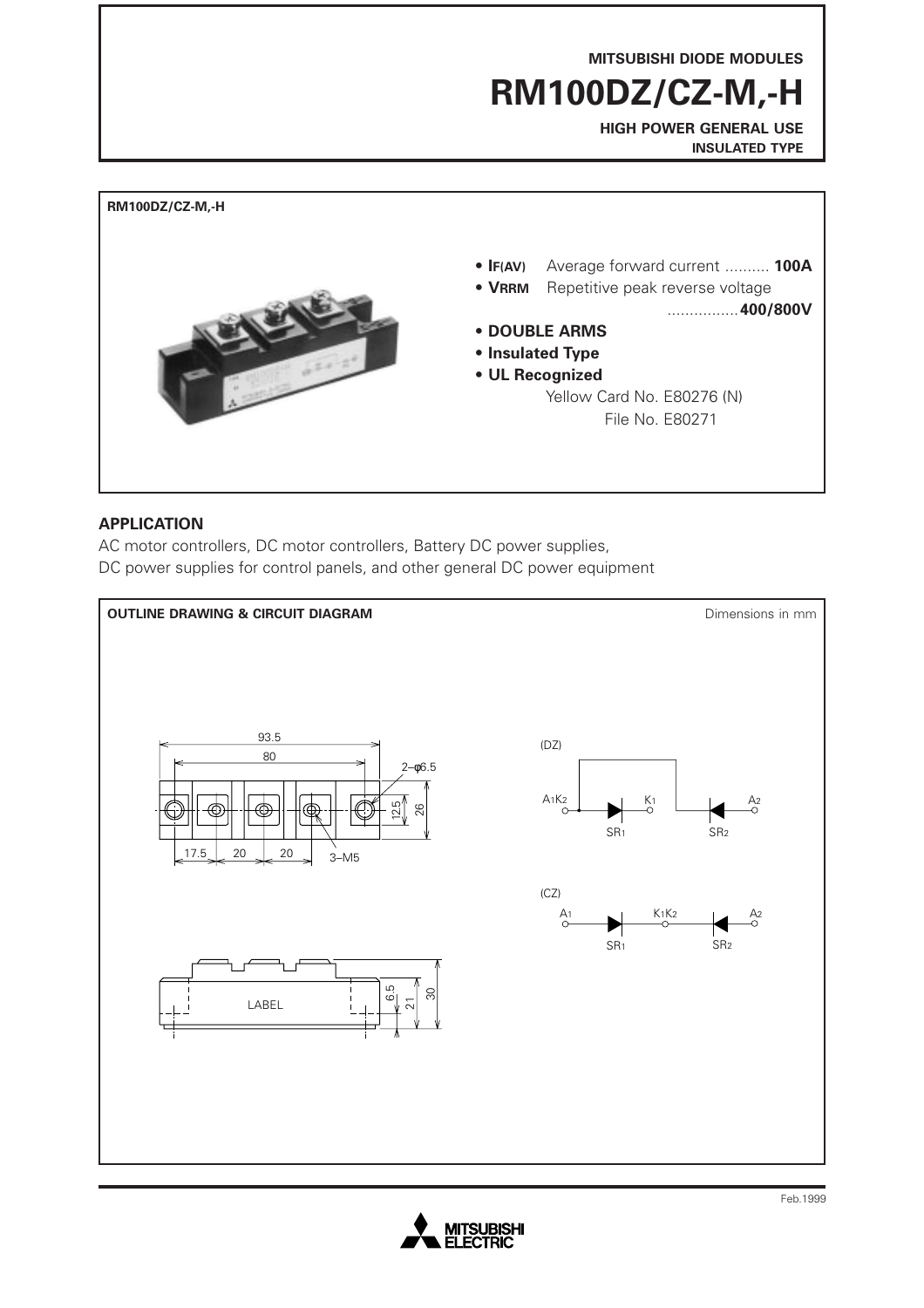# **RM100DZ/CZ-M,-H**

#### **HIGH POWER GENERAL USE INSULATED TYPE**

#### **ABSOLUTE MAXIMUM RATINGS**

| Symbol      | Parameter                           | Voltage class |     | Unit |
|-------------|-------------------------------------|---------------|-----|------|
|             |                                     | M             |     |      |
| VRRM        | Repetitive peak reverse voltage     | 400           | 800 |      |
| <b>VRSM</b> | Non-repetitive peak reverse voltage | 480           | 960 |      |
| $VR$ (DC)   | Reverse DC voltage                  | 320           | 640 |      |

| Symbol      | Parameter                              | Conditions                                        | Ratings             | Unit           |
|-------------|----------------------------------------|---------------------------------------------------|---------------------|----------------|
| IF (RMS)    | RMS forward current                    |                                                   | 157                 | А              |
| IF (AV)     | Average forward current                | Single-phase, half-wave 180° conduction, Tc=115°C | 100                 | А              |
| <b>IFSM</b> | Surge (non-repetitive) forward current | One half chcle at 60Hz, peak value                | 2000                | А              |
| $1^2$ t     | $12t$ for fusing                       | Value for one cycle of surge current              | $1.7 \times 10^{4}$ | $A^2s$         |
| r fi        | Maximum operating frequency            |                                                   | 1000                | H <sub>7</sub> |
| Ti          | Junction temperature                   |                                                   | $-40 - +150$        | $^{\circ}$ C   |
| Tstg        | Storage temperature                    |                                                   | $-40 - +125$        | $^{\circ}C$    |
| Viso        | Isolation voltage                      | Charged part to case                              | 2500                |                |
|             | Mounting torque                        | Main terminal screw M5                            | $1.47 - 1.96$       | $N \cdot m$    |
|             |                                        |                                                   | $15 - 20$           | kg·cm          |
|             |                                        | Mounting screw M6                                 | $1.96 - 2.94$       | N·m            |
|             |                                        |                                                   | $20 - 30$           | kg·cm          |
|             | Weight                                 | <b>Typical value</b>                              | 160                 | g              |

### **ELECTRICAL CHARACTERISTICS**

| Symbol      | Parameter                  |                                                                    | Limits |      |      |           |
|-------------|----------------------------|--------------------------------------------------------------------|--------|------|------|-----------|
|             |                            | Test conditions                                                    |        | Typ. | Max. | Unit      |
| <b>IRRM</b> | Repetitive reverse current | $T_i = 150^{\circ}$ C, VRRM applied                                |        |      | 20   | mA        |
| <b>VFM</b>  | Forward voltage            | Ti=25°C, IFM=320A, instantaneous meas.                             |        |      | .25  |           |
| $Rth$ (j-c) | Thermal resistance         | Junction to case (per 1/2 module)                                  |        |      | 0.3  | °C/W      |
| $Rth$ (c-f) | Contact thermal resistance | Case to fin, conductive grease applied (per 1/2 module)            |        |      | 0.2  | °C/W      |
|             | Insulation resistance      | Measured with a 500V megohmmeter between main terminal<br>and case | 10     |      |      | $M\Omega$ |